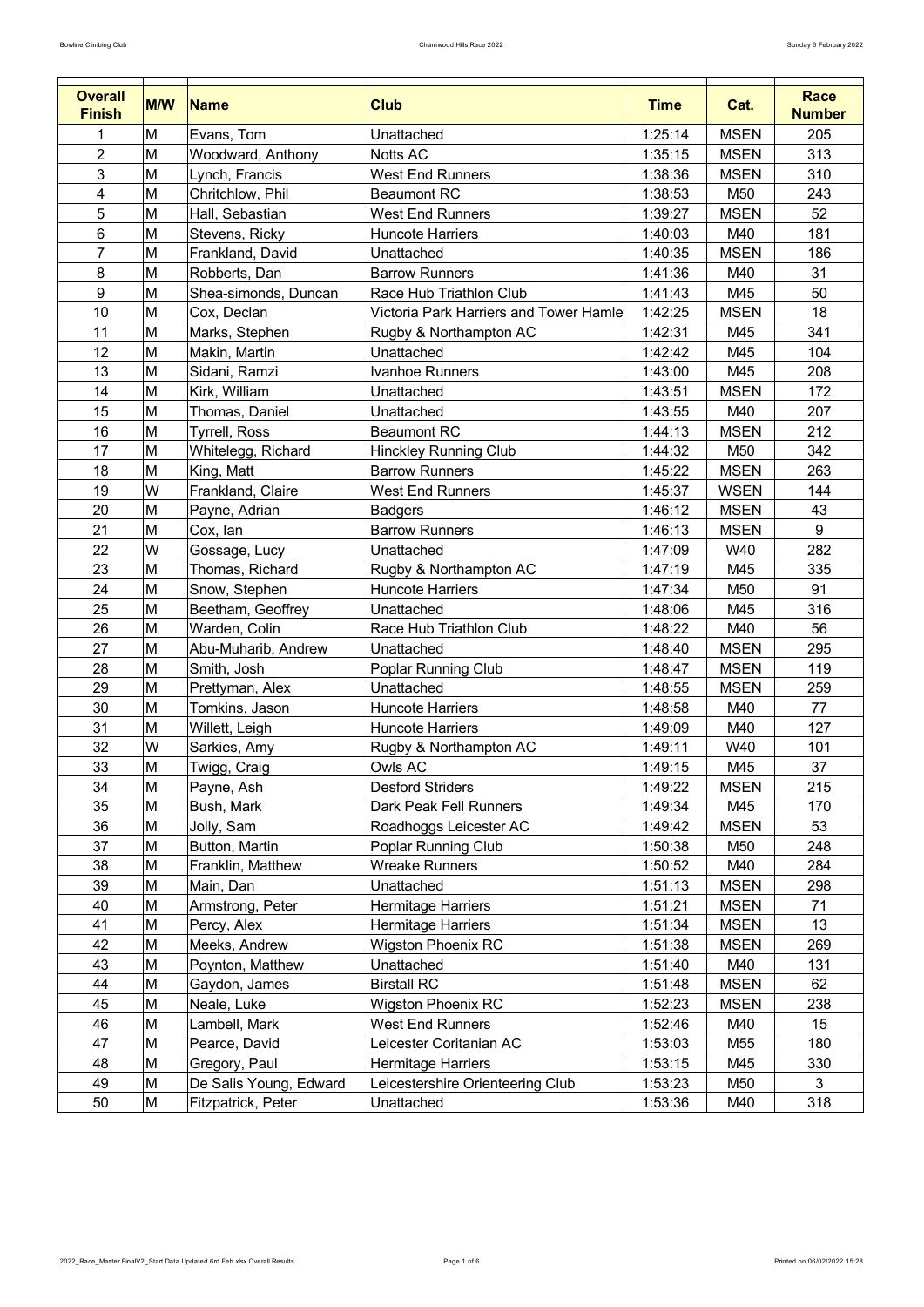| <b>Overall</b><br><b>Finish</b> | <b>M/W</b> | <b>Name</b>            | <b>Club</b>                            | <b>Time</b> | Cat.            | <b>Race</b><br><b>Number</b> |
|---------------------------------|------------|------------------------|----------------------------------------|-------------|-----------------|------------------------------|
| 51                              | M          | Jinks, Richard         | Unattached                             | 1:53:55     | M45             | 83                           |
| 52                              | M          | Blow, David            | Unattached                             | 1:53:58     | M40             | 100                          |
| 53                              | M          | Cox, Paul              | <b>Holme Pierrepont RC</b>             | 1:54:17     | <b>MSEN</b>     | 343                          |
| 54                              | M          | Booth, Dan             | <b>Hermitage Harriers</b>              | 1:54:28     | M40             | 167                          |
| 55                              | W          | Male, Joanna           | <b>West End Runners</b>                | 1:54:45     | <b>WSEN</b>     | 230                          |
| 56                              | M          | Gayton, Matthew        | <b>Wreake Runners</b>                  | 1:54:49     | <b>MSEN</b>     | 48                           |
| 57                              | M          | Buckley, Jason         | <b>Kimberley and District Striders</b> | 1:54:54     | M45             | 128                          |
| 58                              | M          | Wilkins, Karl          | <b>Beaumont RC</b>                     | 1:54:58     | <b>MSEN</b>     | 175                          |
| 59                              | M          | Poynton, Gavin         | Unattached                             | 1:55:02     | M45             | 117                          |
| 60                              | M          | Barnes, Louis          | <b>Ivanhoe Runners</b>                 | 1:55:28     | M40             | 89                           |
| 61                              | W          | Horner, Sarah          | <b>West End Runners</b>                | 1:56:23     | <b>WSEN</b>     | 97                           |
| 62                              | M          | Bennett, Pete          | Fleckney & Kibworth Athletics Club     | 1:56:52     | M45             | 57                           |
| 63                              | M          | Cox, Mark              | <b>Badgers</b>                         | 1:57:04     | <b>MSEN</b>     | 108                          |
| 64                              | M          | Holmes, Chris          | Unattached                             | 1:57:20     | M45             | 196                          |
| 65                              | M          | Hando, Nick            | <b>Rushcliffe AC</b>                   | 1:57:50     | M50             | 156                          |
| 66                              | M          | Clayton-Stead, Matthew | Keighley & Craven AC                   | 1:58:23     | M40             | 21                           |
| 67                              | M          | Speed, Gavin           | <b>Wreake Runners</b>                  | 1:58:51     | M40             | 60                           |
| 68                              | W          | Shea-simonds, Claire   | Race Hub Triathlon Club                | 1:59:02     | <b>W45</b>      | 44                           |
| 69                              | M          | Bailey, Kieran         | <b>Barrow Runners</b>                  | 1:59:23     | M40             | 47                           |
| 70                              | M          | Payne, Samuel          | <b>Wreake Runners</b>                  | 1:59:48     | <b>MSEN</b>     | 193                          |
| 71                              | M          | Loach, Craig           | Leicester Triathlon Club               | 2:00:13     | M50             | 59                           |
| 72                              | M          | Benskin, lan           | <b>Shepshed Running Club</b>           | 2:00:40     | M45             | 11                           |
| 73                              | M          | Loveday, George        | Unattached                             | 2:01:21     | <b>MSEN</b>     | 29                           |
| 74                              | M          | Hartfield, Richard     | Unattached                             | 2:01:24     | <b>MSEN</b>     | 281                          |
| 75                              | M          | Cook, Nick             | Race Hub Triathlon Club                | 2:02:05     | M45             | 328                          |
| 76                              | M          | Potter, Mark           | Unattached                             | 2:02:24     | M40             | 333                          |
| 77                              | M          | Whitaker, Ben          | Unattached                             | 2:02:31     | <b>MSEN</b>     | 6                            |
| 78                              | M          | Reynolds, Michael      | Mercia Fell Runners                    | 2:02:47     | M55             | 344                          |
| 79                              | M          | Barnes, Cameron        | <b>Badgers</b>                         | 2:03:15     | <b>MSEN</b>     | 96                           |
| 80                              | M          | Stanley, Andrew        | <b>Ivanhoe Runners</b>                 | 2:03:37     | M40             | 110                          |
| 81                              | M          | Lipman, Andrew         | <b>Barrow Runners</b>                  | 2:03:46     | M45             | 12                           |
| 82                              | M          | Wood, Richard          | Linlithgow Athletic Club               | 2:03:49     | M <sub>50</sub> | 87                           |
| 83                              | M          | Giglio, Claudio        | Unattached                             | 2:03:51     | M40             | 153                          |
| 84                              | M          | Jinks, Robert          | <b>Beaumont RC</b>                     | 2:04:10     | <b>MSEN</b>     | 82                           |
| 85                              | M          | Walsh, Chris           | Unattached                             | 2:04:17     | M45             | 237                          |
| 86                              | M          | Reilly, lan            | Unattached                             | 2:04:58     | M40             | 28                           |
| 87                              | M          | Cooper, Andrew         | <b>Team Anstey Amblers and Runners</b> | 2:05:07     | M <sub>50</sub> | 189                          |
| 88                              | M          | Hughes, Stuart         | <b>Hinckley Running Club</b>           | 2:05:14     | M45             | 332                          |
| 89                              | M          | Hammer, Nik            | <b>West End Runners</b>                | 2:05:23     | M <sub>50</sub> | 88                           |
| 90                              | M          | Marvin, David          | Unattached                             | 2:05:45     | M50             | 98                           |
| 91                              | M          | Goodyear, Paul         | <b>Unattached</b>                      | 2:05:50     | M45             | 176                          |
| 92                              | M          | Jenkinson, David       | <b>Badgers</b>                         | 2:05:55     | M <sub>50</sub> | 307                          |
| 93                              | W          | Muskett, Lorna         | Fleckney & Kibworth Athletics Club     | 2:06:07     | W40             | 49                           |
| 94                              | M          | Beasley, Scott         | <b>Wreake Runners</b>                  | 2:06:15     | M45             | 33                           |
| 95                              | M          | Hewlett, Justin        | <b>Unattached</b>                      | 2:06:16     | M45             | 226                          |
| 96                              | M          | Brown, Chris           | Unattached                             | 2:06:16     | <b>MSEN</b>     | 165                          |
| 97                              | M          | Thompson, Richard      | Unattached                             | 2:06:17     | M45             | 252                          |
| 98                              | ΙM         | Frain, Vincent         | <b>Beaumont RC</b>                     | 2:06:22     | M <sub>50</sub> | 229                          |
| 99                              | M          | Richards, Billy        | Unattached                             | 2:06:49     | <b>MSEN</b>     | 179                          |
| 100                             | M          | Smith, Jake            | Charnwood AC                           | 2:07:11     | M45             | 24                           |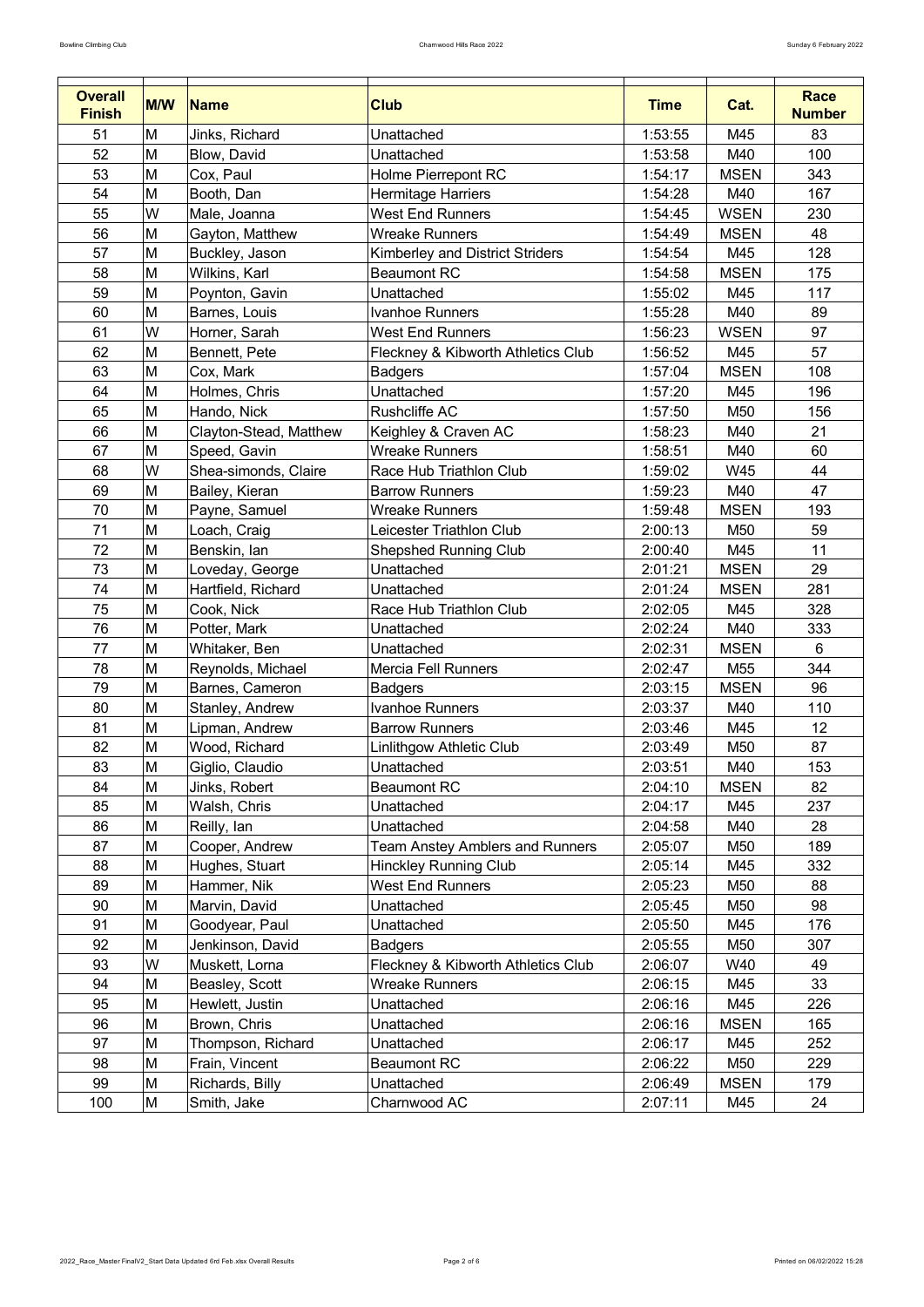| <b>Overall</b><br><b>Finish</b> | <b>M/W</b> | Name                | <b>Club</b>                  | <b>Time</b> | Cat.            | <b>Race</b><br><b>Number</b> |
|---------------------------------|------------|---------------------|------------------------------|-------------|-----------------|------------------------------|
| 101                             | M          | White, Mark         | Unattached                   | 2:07:16     | M50             | 337                          |
| 102                             | M          | Leigh, Adrian       | <b>Hatton Darts RC</b>       | 2:07:20     | M50             | 320                          |
| 103                             | M          | Wild, lan           | <b>Wootton Road Runners</b>  | 2:07:34     | M40             | 92                           |
| 104                             | M          | Smith, Nigel        | <b>Poplar Running Club</b>   | 2:07:51     | M <sub>55</sub> | 158                          |
| 105                             | M          | Wilkins, lan        | <b>Birstall RC</b>           | 2:07:54     | M <sub>55</sub> | 154                          |
| 106                             | M          | Caldwell, Daniel    | <b>Beaumont RC</b>           | 2:08:00     | <b>MSEN</b>     | 19                           |
| 107                             | M          | Sturgess, Adam      | Unattached                   | 2:08:27     | M40             | 121                          |
| 108                             | M          | Moore, Richard      | <b>Wootton Road Runners</b>  | 2:08:39     | M <sub>55</sub> | 311                          |
| 109                             | M          | Helmkay, Scott      | Leicester Triathlon Club     | 2:08:41     | M40             | 126                          |
| 110                             | M          | Gaydon, Jono        | <b>Birstall RC</b>           | 2:08:55     | <b>MSEN</b>     | 270                          |
| 111                             | M          | White, David        | Roadhoggs Leicester AC       | 2:08:57     | M40             | 23                           |
| 112                             | M          | Martin, Stefan      | <b>Badgers</b>               | 2:09:26     | M45             | 245                          |
| 113                             | M          | Bartlam, Carl       | <b>Beaumont RC</b>           | 2:09:53     | M45             | 184                          |
| 114                             | M          | Nealon, Chris       | <b>Huncote Harriers</b>      | 2:10:03     | <b>MU21</b>     | 194                          |
| 115                             | W          | Robinson, Bonita    | Hermitage Harriers           | 2:10:12     | <b>WSEN</b>     | 14                           |
| 116                             | M          | Gardam, Niall       | Unattached                   | 2:10:25     | M50             | 72                           |
| 117                             | W          | Karmazyn, Susan     | <b>Holme Pierrepont RC</b>   | 2:10:48     | W <sub>55</sub> | 120                          |
| 118                             | M          | Chauhan, Jason      | Unattached                   | 2:11:22     | M40             | 274                          |
| 119                             | W          | Hobbs, Rebecca      | <b>Tamworth AC</b>           | 2:11:29     | <b>WSEN</b>     | 261                          |
| 120                             | M          | Rose, Dave          | Unattached                   | 2:11:58     | M40             | 122                          |
| 121                             | M          | Jones, Chris        | Unattached                   | 2:12:13     | <b>MSEN</b>     | 350                          |
| 122                             | M          | McErlean, Shea      | Unattached                   | 2:12:21     | M60             | 300                          |
| 123                             | ΙW         | Evans, Kathryn      | Roadhoggs Leicester AC       | 2:12:48     | W45             | 17                           |
| 124                             | M          | Stevens, Brian      | <b>Wreake Runners</b>        | 2:12:50     | M55             | $\overline{2}$               |
| 125                             | M          | Eales, Jason        | Unattached                   | 2:12:53     | M45             | 90                           |
| 126                             | M          | Wortley, Jonathan   | <b>Shepshed Running Club</b> | 2:13:04     | M45             | 26                           |
| 127                             | W          | Brandon, Ruth       | <b>Rushcliffe AC</b>         | 2:13:21     | <b>W50</b>      | 315                          |
| 128                             | M          | Minto, Chris        | <b>Desford Striders</b>      | 2:13:47     | M50             | 61                           |
| 129                             | W          | Thorp, Sarah        | <b>West End Runners</b>      | 2:14:13     | W40             | 227                          |
| 130                             | M          | Peach, Chris        | <b>Daventry Road Runners</b> | 2:14:14     | M55             | 69                           |
| 131                             | M          | Richardson, Matt    | Unattached                   | 2:14:20     | M45             | 36                           |
| 132                             | M          | Nicholson, Paul     | <b>Huncote Harriers</b>      | 2:14:21     | M55             | 135                          |
| 133                             | M          | Curtis, Christopher | <b>Barrow Runners</b>        | 2:14:59     | M55             | 283                          |
| 134                             | M          | Wheeler, Mike       | Unattached                   | 2:15:02     | <b>MSEN</b>     | 68                           |
| 135                             | M          | Wilkins, Gareth     | <b>Beaumont RC</b>           | 2:15:06     | M50             | 106                          |
| 136                             | W          | Atkinson, Janet     | <b>Holme Pierrepont RC</b>   | 2:15:10     | W50             | 107                          |
| 137                             | M          | Walker-Jones, Jamie | <b>Holme Pierrepont RC</b>   | 2:15:11     | <b>MSEN</b>     | 32                           |
| 138                             | M          | Nethercot, Adam     | Unattached                   | 2:15:18     | <b>MSEN</b>     | 349                          |
| 139                             | M          | Cummins, Michael    | Roadhoggs Leicester AC       | 2:15:26     | M50             | 303                          |
| 140                             | W          | Chan, Lisa          | <b>Holme Pierrepont RC</b>   | 2:16:02     | W45             | 173                          |
| 141                             | M          | Franklin, Wayne     | <b>Birstall RC</b>           | 2:16:20     | M55             | 76                           |
| 142                             | M          | Westley, Lee        | Unattached                   | 2:16:53     | <b>MSEN</b>     | 268                          |
| 143                             | W          | Hurst, Sharon       | <b>Unattached</b>            | 2:17:03     | <b>W50</b>      | 46                           |
| 144                             | M          | Horn, Patrick       | <b>Ivanhoe Runners</b>       | 2:18:03     | <b>MSEN</b>     | 20                           |
| 145                             | W          | Vaughan, Gina       | <b>Unattached</b>            | 2:18:17     | W60             | 164                          |
| 146                             | M          | Hopkinson, Chris    | <b>Bad Boy Running Club</b>  | 2:18:44     | M40             | 94                           |
| 147                             | M          | Greaves, Richard    | Unattached                   | 2:19:08     | M45             | 345                          |
| 148                             | W          | Morant, Eva         | <b>Beaumont RC</b>           | 2:19:15     | W40             | 221                          |
| 149                             | W          | Abraham, Hayley     | Roadhoggs Leicester AC       | 2:19:28     | <b>WSEN</b>     | 217                          |
| 150                             | M          | Kind, Dave          | <b>Hermitage Harriers</b>    | 2:19:36     | M50             | 339                          |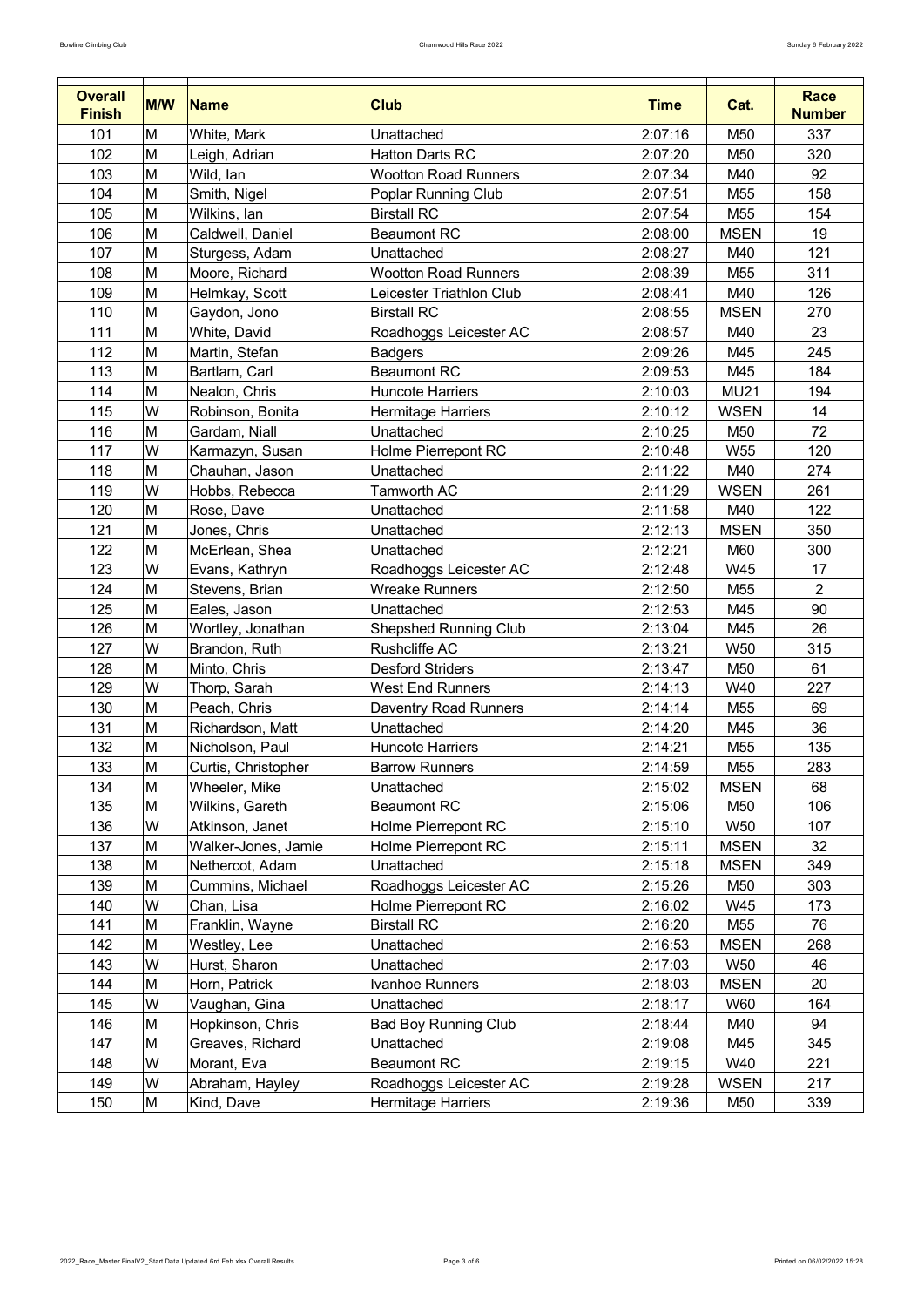| <b>Overall</b> | <b>M/W</b> | <b>Name</b>             | <b>Club</b>                            | <b>Time</b> | Cat.            | <b>Race</b>   |
|----------------|------------|-------------------------|----------------------------------------|-------------|-----------------|---------------|
| <b>Finish</b>  |            |                         |                                        |             |                 | <b>Number</b> |
| 151            | M          | Heath, Fred             | <b>Nuneaton Harriers</b>               | 2:19:48     | M <sub>55</sub> | 213           |
| 152            | M          | <b>Ballard, Steven</b>  | <b>Barrow Runners</b>                  | 2:20:18     | <b>MSEN</b>     | 264           |
| 153            | W          | Beeby, Anita            | <b>Desford Striders</b>                | 2:20:21     | W45             | 199           |
| 154            | W          | Askham, Hannah          | <b>Birstall RC</b>                     | 2:20:39     | W40             | 321           |
| 155            | M          | Gaskell, Phil           | Unattached                             | 2:20:40     | M45             | 326           |
| 156            | W          | Birkett-Swan, Louise    | <b>Wootton Road Runners</b>            | 2:20:56     | W45             | 79            |
| 157            | M          | Thompson, Philip        | Unattached                             | 2:21:04     | M60             | 253           |
| 158            | M          | Authers, Barry          | Unattached                             | 2:21:10     | M40             | 275           |
| 159            | W          | Gilby, Caroline         | Ampthill & Flitwick Flyers RC          | 2:21:45     | W <sub>55</sub> | 51            |
| 160            | M          | Page, Nick              | Unattached                             | 2:21:50     | M50             | 256           |
| 161            | M          | Bayliss, Rich           | <b>Hatton Darts RC</b>                 | 2:21:59     | M50             | 233           |
| 162            | W          | Moss, Marie             | <b>Poplar Running Club</b>             | 2:22:26     | W40             | 250           |
| 163            | M          | <b>Bushell, Matthew</b> | Unattached                             | 2:22:28     | <b>MSEN</b>     | 174           |
| 164            | W          | Harding, Anna           | <b>Poplar Running Club</b>             | 2:22:28     | W40             | 63            |
| 165            | M          | Bentley, Paul           | <b>Barrow Runners</b>                  | 2:23:16     | M40             | 30            |
| 166            | M          | Foster, lan             | Unattached                             | 2:23:49     | M45             | 228           |
| 167            | M          | Orchard, Matthew        | <b>Hermitage Harriers</b>              | 2:24:44     | M45             | 273           |
| 168            | M          | Cohen, Paul             | <b>Team Anstey Amblers and Runners</b> | 2:25:58     | M45             | 216           |
| 169            | Μ          | McMorran, Paul          | <b>Team Anstey Amblers and Runners</b> | 2:26:22     | M45             | 286           |
| 170            | W          | Pole, Hannah            | Race Hub Triathlon Club                | 2:26:25     | <b>WSEN</b>     | 64            |
| 171            | M          | Pauls, Jeremy           | Unattached                             | 2:26:26     | <b>MSEN</b>     | 223           |
| 172            | M          | Picknell, Andrew        | Leicester Triathlon Club               | 2:26:27     | M45             | 299           |
| 173            | M          | Huntley, Liam           | Unattached                             | 2:26:36     | <b>MSEN</b>     | 132           |
| 174            | M          | Cartwright, Russell     | Unattached                             | 2:26:56     | M <sub>55</sub> | 322           |
| 175            | M          | Martin, Steven          | Unattached                             | 2:27:06     | M45             | 161           |
| 176            | W          | Whitelegg, Linda        | <b>Desford Striders</b>                | 2:27:33     | W <sub>55</sub> | 118           |
| 177            | M          | Gilbert, Jon            | <b>Hinckley Running Club</b>           | 2:28:06     | <b>MSEN</b>     | 45            |
| 178            | W          | Feldman, Charly         | Roadhoggs Leicester AC                 | 2:28:09     | <b>WSEN</b>     | 16            |
| 179            | M          | Symeonides, Leonard     | <b>Huncote Harriers</b>                | 2:28:20     | M45             | 183           |
| 180            | W          | Wilder, Kelley          | Unattached                             | 2:28:40     | <b>W50</b>      | 218           |
| 181            | M          | Guerzoni, Kian          | <b>Shepshed Running Club</b>           | 2:28:57     | <b>MSEN</b>     | 152           |
| 182            | M          | Alexander, Stan         | <b>Kenilworth Runners</b>              | 2:29:08     | M70             | 266           |
| 183            | M          | Patterson, Dave         | <b>Desford Striders</b>                | 2:29:39     | M45             | 257           |
| 184            | W          | Owen, Nicky             | <b>Belper Harriers</b>                 | 2:29:46     | <b>W50</b>      | 99            |
| 185            | W          | Pepper, Laura           | Unattached                             | 2:29:56     | W40             | 146           |
| 186            | M          | Sawle, Gary             | <b>Shepshed Running Club</b>           | 2:30:00     | M45             | 234           |
| 187            | M          | Hobson, Daniel          | Unattached                             | 2:30:15     | M45             | 55            |
| 188            | M          | Gadsby, Daniel          | <b>Wreake Runners</b>                  | 2:30:41     | <b>MSEN</b>     | 73            |
| 189            | W          | Ellis, Lisa             | <b>Birstall RC</b>                     | 2:30:45     | <b>W50</b>      | 70            |
| 190            | M          | Wilson, Steven          | Unattached                             | 2:31:00     | <b>MSEN</b>     | 5             |
| 191            | M          | Hassall, Dean           | <b>Wigston Phoenix RC</b>              | 2:31:31     | M50             | 58            |
| 192            | M          | Yates, Luka             | <b>Barrow Runners</b>                  | 2:32:33     | <b>MSEN</b>     | 40            |
| 193            | W          | Boatman, Leah           | Roadhoggs Leicester AC                 | 2:32:39     | <b>WSEN</b>     | 329           |
| 194            | W          | Kershaw, Michelle       | <b>Team Anstey Amblers and Runners</b> | 2:33:35     | W45             | 140           |
| 195            | M          | Chapman, Luke           | Owls AC                                | 2:34:24     | <b>MSEN</b>     | 188           |
| 196            | W          | Hutchinson, Gayle       | Unattached                             | 2:34:38     | W45             | 220           |
| 197            | M          | Moore, Matthew          | Unattached                             | 2:35:15     | M40             | 325           |
| 198            | W          | Clark, Rachel           | <b>Belper Harriers</b>                 | 2:35:40     | <b>W50</b>      | 312           |
| 199            | W          | Bates, Fiona            | <b>Wreake Runners</b>                  | 2:35:44     | <b>W50</b>      | 133           |
| 200            | М          | Pears, Craig            | Sphinx AC                              | 2:36:28     | <b>MSEN</b>     | 290           |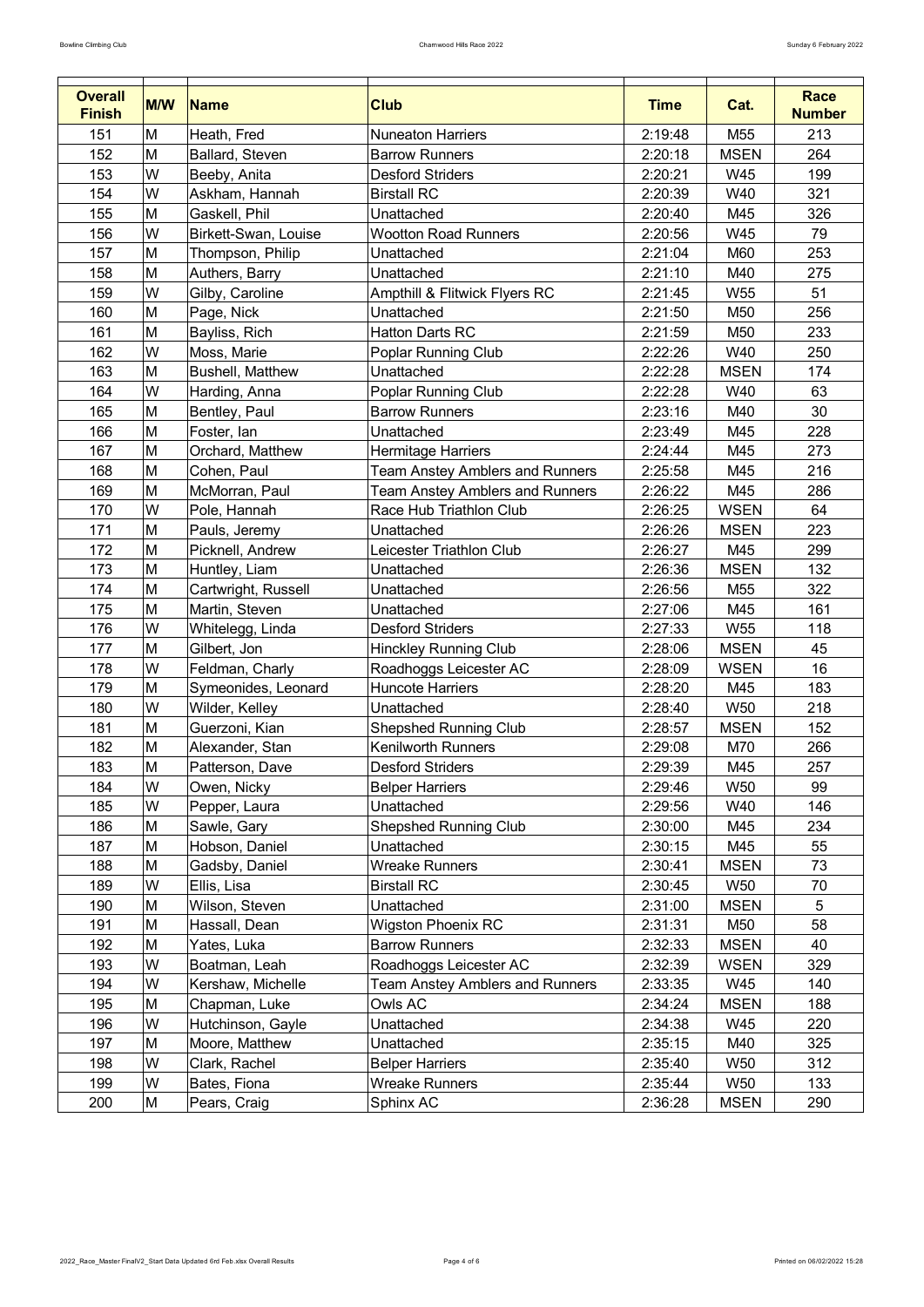| <b>Overall</b> |            |                      |                                        |             |                 | <b>Race</b>   |
|----------------|------------|----------------------|----------------------------------------|-------------|-----------------|---------------|
| <b>Finish</b>  | <b>M/W</b> | Name                 | <b>Club</b>                            | <b>Time</b> | Cat.            | <b>Number</b> |
| 201            | M          | Gregson, Paul        | Unattached                             | 2:36:28     | M40             | 182           |
| 202            | M          | Howarth, Kevan       | <b>Poplar Running Club</b>             | 2:36:32     | M60             | 289           |
| 203            | W          | Townsend, Fiona Lee  | Hermitage Harriers                     | 2:36:37     | <b>WSEN</b>     | 301           |
| 204            | W          | Moore, Emily         | Unattached                             | 2:36:38     | W40             | 65            |
| 205            | M          | Bentley, lan         | <b>Poplar Running Club</b>             | 2:37:00     | M <sub>55</sub> | 75            |
| 206            | W          | Betts, Fiona         | Unattached                             | 2:37:17     | <b>W50</b>      | 125           |
| 207            | M          | Annis, Lee           | Nuneaton Triathlon Club                | 2:37:24     | M45             | 141           |
| 208            | M          | Graham, Martin       | <b>Badgers</b>                         | 2:37:46     | M45             | 308           |
| 209            | W          | Chambers, Jason      | Unattached                             | 2:38:12     | W45             | 155           |
| 210            | M          | McSherry, John       | Unattached                             | 2:38:13     | <b>MSEN</b>     | 241           |
| 211            | W          | Trickett, Andrea     | <b>Ivanhoe Runners</b>                 | 2:38:21     | W40             | 109           |
| 212            | W          | Bibb, Gail           | Unattached                             | 2:38:23     | W40             | 331           |
| 213            | M          | Lindley, Andy        | <b>Hermitage Harriers</b>              | 2:38:23     | M <sub>55</sub> | 209           |
| 214            | M          | Davies, Ben          | Unattached                             | 2:38:53     | M40             | 287           |
| 215            | W          | Jamieson, Kate       | Hermitage Harriers                     | 2:38:55     | W40             | 111           |
| 216            | M          | Hunter, Stuart       | <b>Shepshed Running Club</b>           | 2:39:13     | M60             | 214           |
| 217            | W          | Hiley, Anna          | Roadhoggs Leicester AC                 | 2:39:25     | W45             | 139           |
| 218            | W          | Woolerton, Charlotte | Polar                                  | 2:39:38     | <b>WSEN</b>     | 10            |
| 219            | M          | Yeomans, Martin      | Ivanhoe Runners                        | 2:39:42     | M <sub>55</sub> | 244           |
| 220            | M          | Sturla, Timothy      | <b>Ivanhoe Runners</b>                 | 2:39:45     | M50             | 143           |
| 221            | W          | Bell, Karen          | Knowle & Dorridge RC                   | 2:39:47     | <b>W50</b>      | 102           |
| 222            | M          | Wilkins, Andrew      | <b>Desford Striders</b>                | 2:41:00     | <b>MSEN</b>     |               |
| 223            | W          | Morley, Sarah        | <b>Barrow Runners</b>                  | 2:41:17     | W45             | 197           |
| 224            | M          | Pattison, Tim        | <b>Team Anstey Amblers and Runners</b> | 2:42:46     | M50             | 171           |
| 225            | W          | West, Louise         | <b>Beeston AC</b>                      | 2:43:21     | <b>W50</b>      | 85            |
| 226            | W          | Addison, Laura       | Unattached                             | 2:43:25     | W40             | 346           |
| 227            | M          | Pearson, Matt        | Unattached                             | 2:43:31     | M40             | 145           |
| 228            | W          | Chorley, Faith       | <b>Shepshed Running Club</b>           | 2:43:41     | <b>WSEN</b>     | 177           |
| 229            | W          | Kelly, Nicole        | <b>Unattached</b>                      | 2:44:06     | <b>WSEN</b>     | 151           |
| 230            | W          | Marshall, Fiona      | Sandhurst Joggers                      | 2:45:00     | <b>W50</b>      | 211           |
| 231            | M          | Bowles, Craig        | Sandhurst Joggers                      | 2:45:01     | M45             | 235           |
| 232            | W          | Hyatt, Sarah         | Unattached                             | 2:45:01     | W40             | 277           |
| 233            | W          | Crow, Lauren         | Unattached                             | 2:46:14     | <b>WSEN</b>     | 150           |
| 234            | W          | Davies, Claire       | Unattached                             | 2:46:47     | W40             | 157           |
| 235            | W          | Mowbray, Anna        | Unattached                             | 2:47:21     | <b>WSEN</b>     | 166           |
| 236            | W          | Walsh, Anna          | Unattached                             | 2:49:01     | W45             | 267           |
| 237            | M          | Borley, Kevin        | <b>Coalville Triathlon Club</b>        | 2:50:18     | M50             | 262           |
| 238            | M          | Brumby, Chris        | <b>Bowline CC</b>                      | 2:51:41     | M <sub>55</sub> | 305           |
| 239            | M          | Starbuck, John       | <b>Birstall RC</b>                     | 2:52:03     | M65             | 198           |
| 240            | W          | Driscoll, Vicky      | CanicrossMidlands                      | 2:52:22     | W45             | 288           |
| 241            | W          | Lawrence, Sarah      | <b>Stilton Striders</b>                | 2:52:49     | W40             | 347           |
| 242            | W          | Owen, Bernadette     | Fleckney & Kibworth Athletics Club     | 2:53:43     | W65             | 309           |
| 243            | W          | Bevan, Clare         | Unattached                             | 2:53:55     | W60             | 348           |
| 244            | W          | Weale, Marsha        | <b>Wreake Runners</b>                  | 2:54:40     | <b>W50</b>      | 8             |
| 245            | W          | O'Neill, Alice       | Unattached                             | 2:54:49     | W40             | 38            |
| 246            | W          | Smith, Nichola       | <b>Daventry Road Runners</b>           | 2:54:50     | W40             | 336           |
| 247            | M          | Vesty, Colin         | Leicester Walking Club                 | 2:54:56     | M55             | 225           |
| 248            | W          | McCrystal, Laura     | Unattached                             | 2:54:56     | <b>WSEN</b>     | 260           |
| 249            | M          | Adams, Glen          | Unattached                             | 2:54:57     | M65             | 210           |
| 250            | M          | Palmer, Richard      | <b>Wreake Runners</b>                  | 2:55:31     | M55             | 224           |